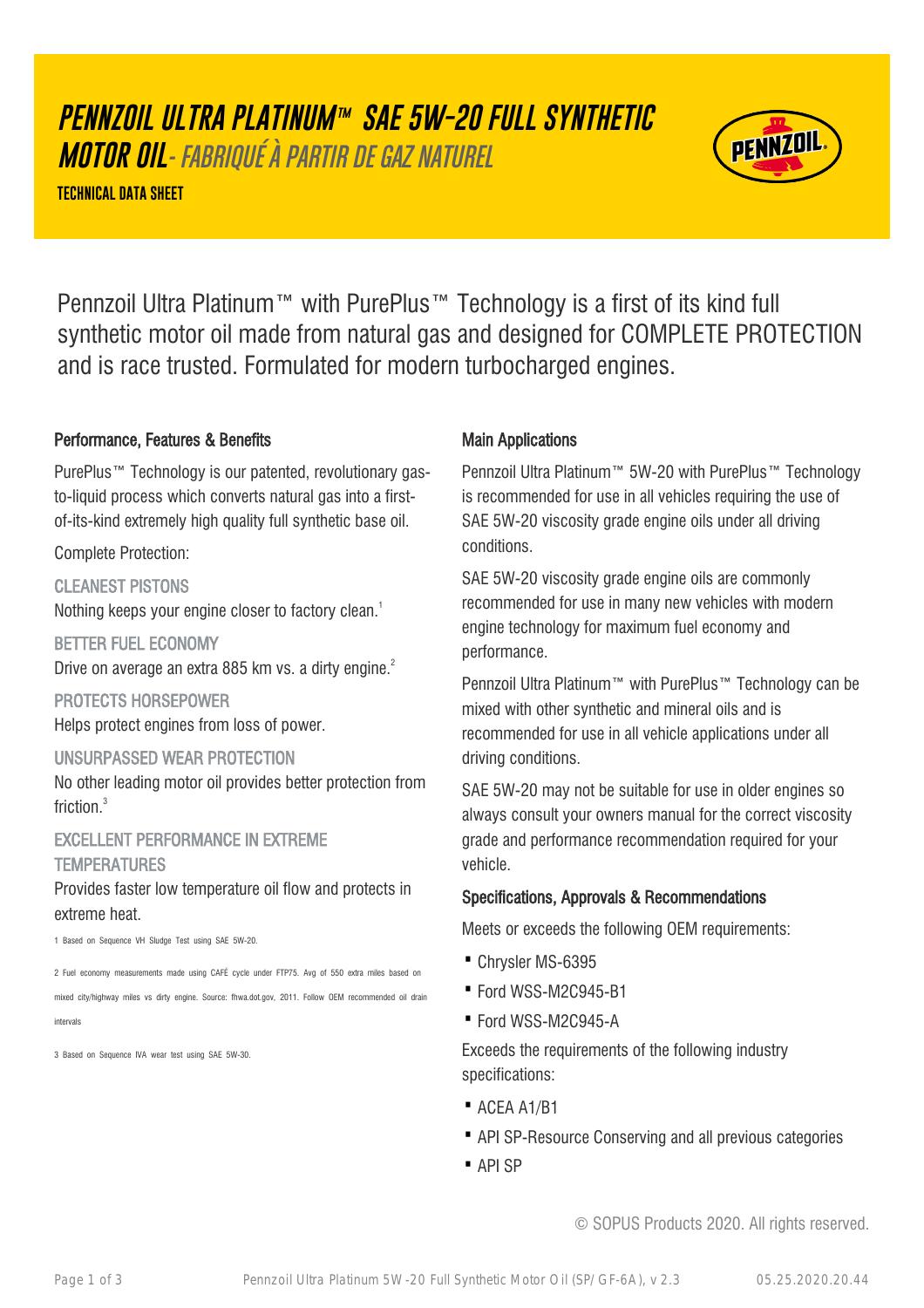# **PENNZOIL ULTRA PLATINUM™ SAE 5W-20 FULL SYNTHETIC MOTOR OIL**- FABRIQUÉ À PARTIR DE GAZ **NATIIRFI**

·ILSAC GF-6A and all previous ILSAC Standards

For a full listing of equipment approvals and recommendations, please consult your local Shell Technical Helpdesk.

To find the right Pennzoil® product for your vehicles and equipment, please consult www.pennzoil.com to look up the right motor oil recommendation using our oil selector.

# Typical physical characteristics

| <b>Properties</b>          |                   |                   | Method            | PENNZOIL ULTRA<br>PLATINUM™ SAE 5W-20<br><b>FULL SYNTHETIC</b><br><b>MOTOR OIL</b> |
|----------------------------|-------------------|-------------------|-------------------|------------------------------------------------------------------------------------|
| <b>Viscosity Grade</b>     |                   |                   | <b>SAE J300</b>   | 5W-20                                                                              |
| <b>Service Category</b>    |                   |                   |                   | SP-RC                                                                              |
| <b>ILSAC</b>               |                   |                   |                   | GF-6A                                                                              |
| <b>ACEA</b>                |                   |                   |                   | A1/B1                                                                              |
| <b>Density</b>             |                   | kg/m <sup>3</sup> | <b>ASTM D4052</b> | 840                                                                                |
| <b>Flash Point</b>         |                   | $^0C$             | ASTM D93          | 207                                                                                |
| <b>Pour Point</b>          |                   | $^0C$             | ASTM D97          | $-48$                                                                              |
| <b>Kinematic Viscosity</b> | $@40^{\circ}C$    | cSt               | ASTM D445         | 48.0                                                                               |
| <b>Kinematic Viscosity</b> | @100 $^{\circ}$ C | cSt               | ASTM D445         | 8.8                                                                                |
| <b>Viscosity Index</b>     |                   |                   | <b>ASTM D2270</b> | 164                                                                                |
| <b>CCS Viscosity</b>       | $@-30^{\circ}C$   | cP                | <b>ASTM D5293</b> | 4 0 5 0                                                                            |
| <b>MRV Viscosity</b>       | $@-35^{\circ}C$   | cP                | ASTM D4684        | 9 3 0 0                                                                            |

These characteristics are typical of current production. While future production will conform to Pennzoil's® specification, variations in these characteristics may occur.

## Heath, Safety & Environment

#### Health and Safety

Pennzoil Ultra Platinum™ SAE 5W-20 Full Synthetic Motor Oil with PurePlus™ Technology is unlikely to present any significant health or safety hazard when properly used in the recommended application and good standards of personal hygiene are maintained.

Avoid contact with skin. Use impervious gloves with used oil. After skin contact, wash immediately with soap and water.

Guidance on Health and Safety is available on the appropriate Safety Data Sheet, which can be obtained from http://www.epc.shell.com

## Additional Information

## Advice

Advice on applications not covered here may be obtained from your Shell or Shell Lubricants distributor representatives or Shell technical helpdesk.

© SOPUS Products 2020. All rights reserved.